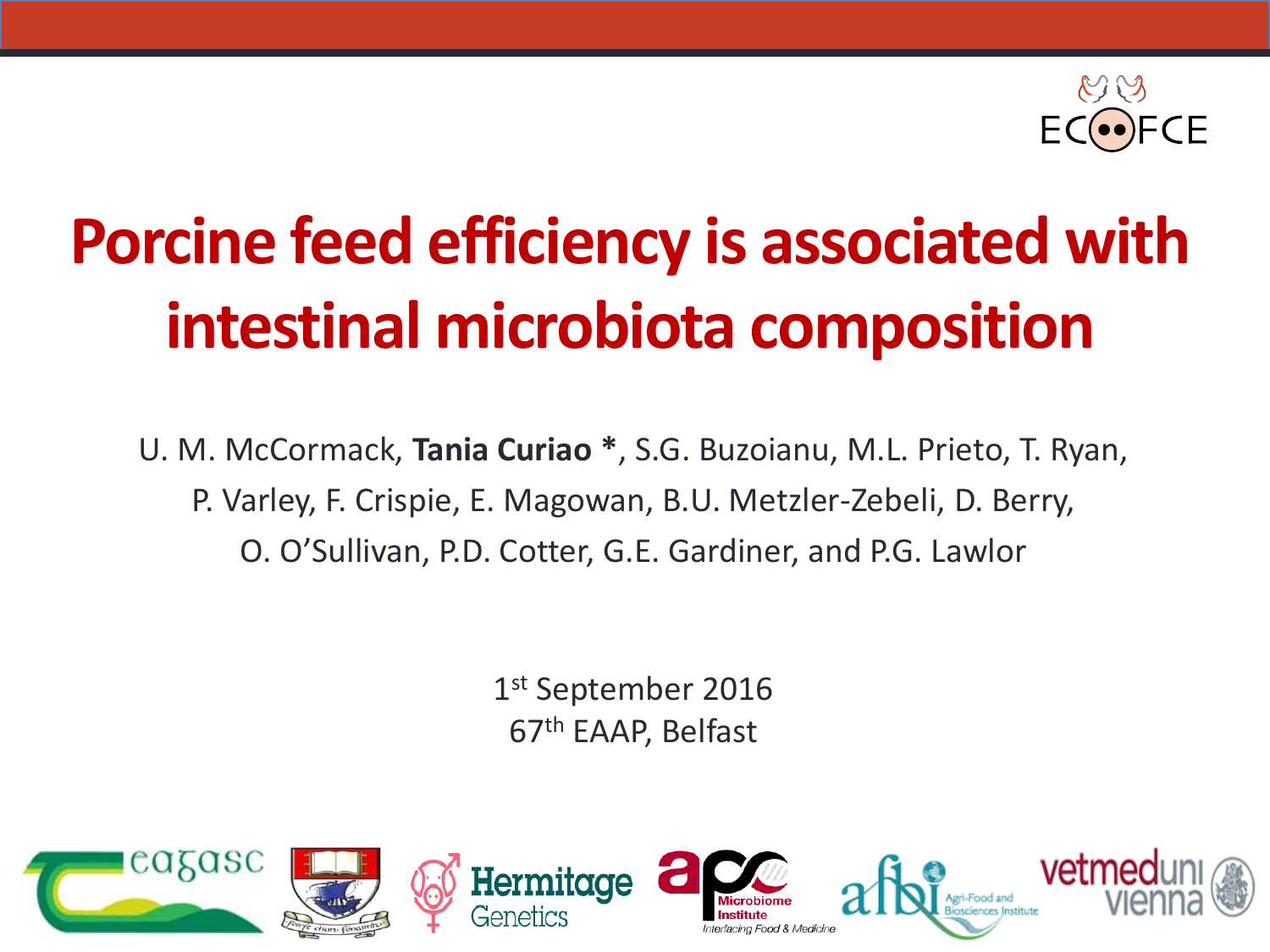## **Intestinal microbiota and feed efficiency (FE)**

- Ecosystem of **trillions of microbes** in the intestine
- **Play an essential role in the host** (health, metabolism, growth)
- **Energy harvest** from diet, so it is likely to **impact FE in pigs**
- In pig production, feed accounts for ≈ **70% of cost**
- Thus **manipulation of intestinal microbiota could enhance profitability** (*FMT-study, abst. no. 24595*)

Characterise intestinal microbiota of pigs of high, medium and low residual feed intake (RFI), with genetic, nutritional and management variations minimized

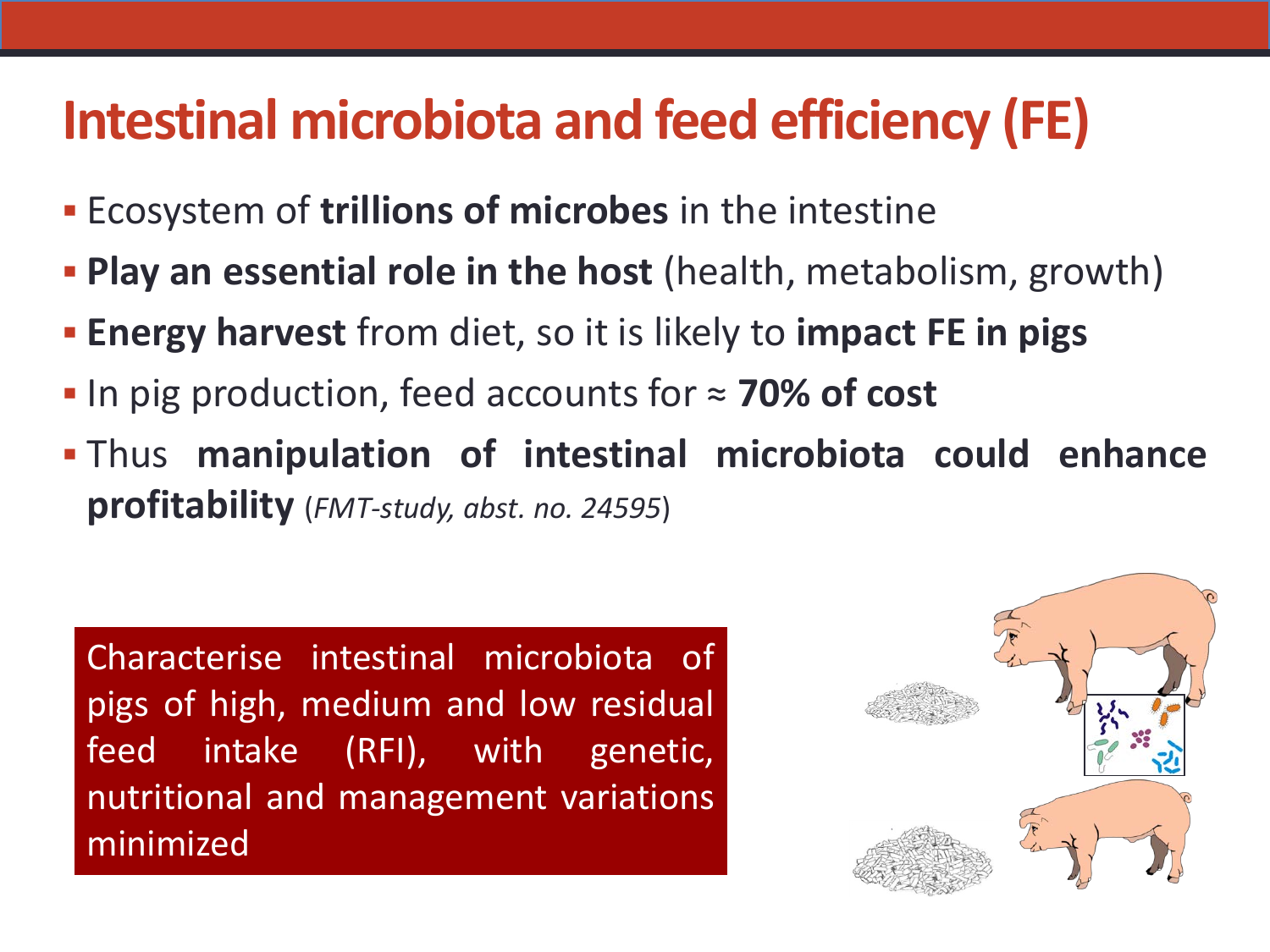## **Selection of pigs and sampling**

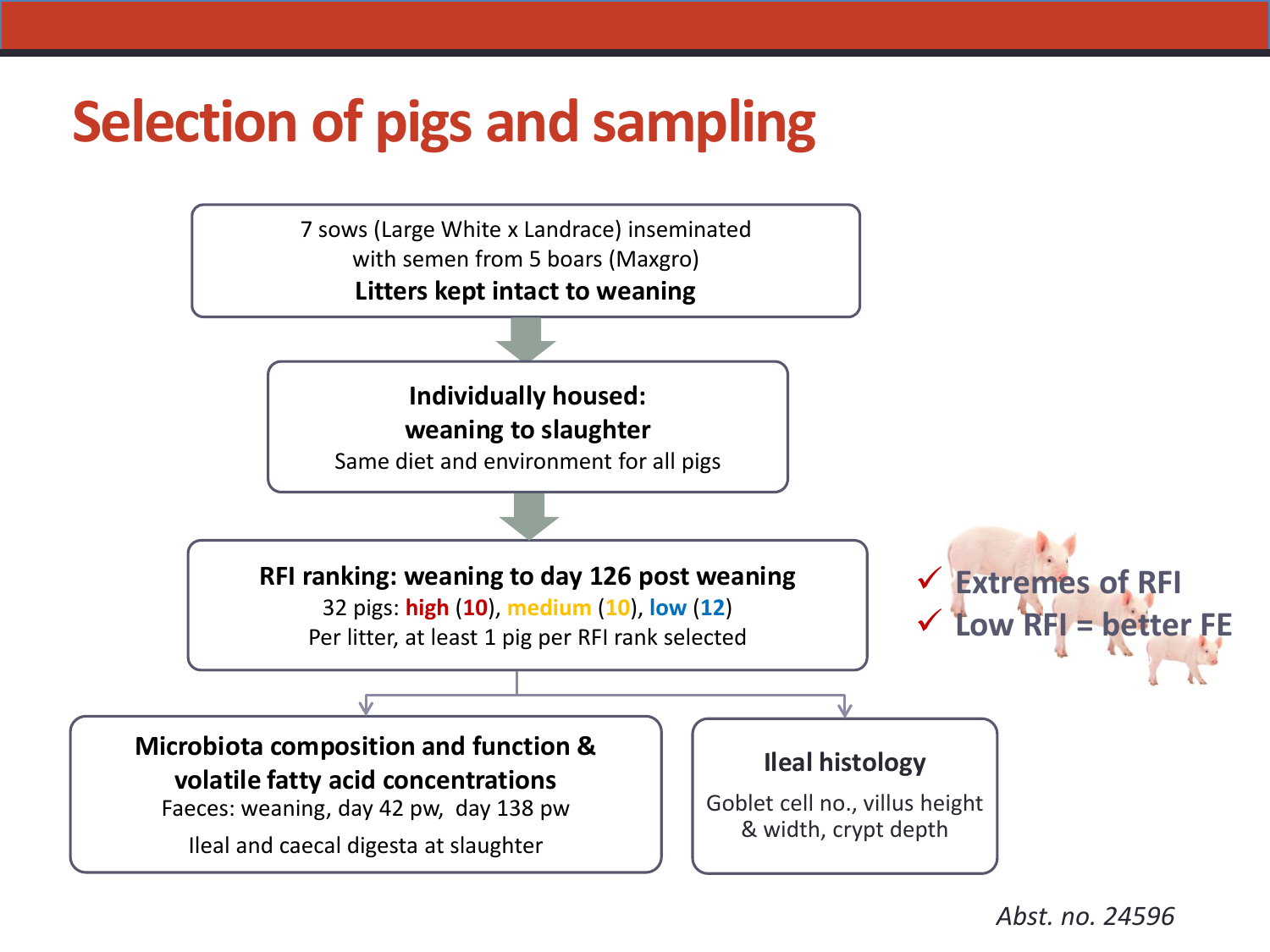

# **RESULTS**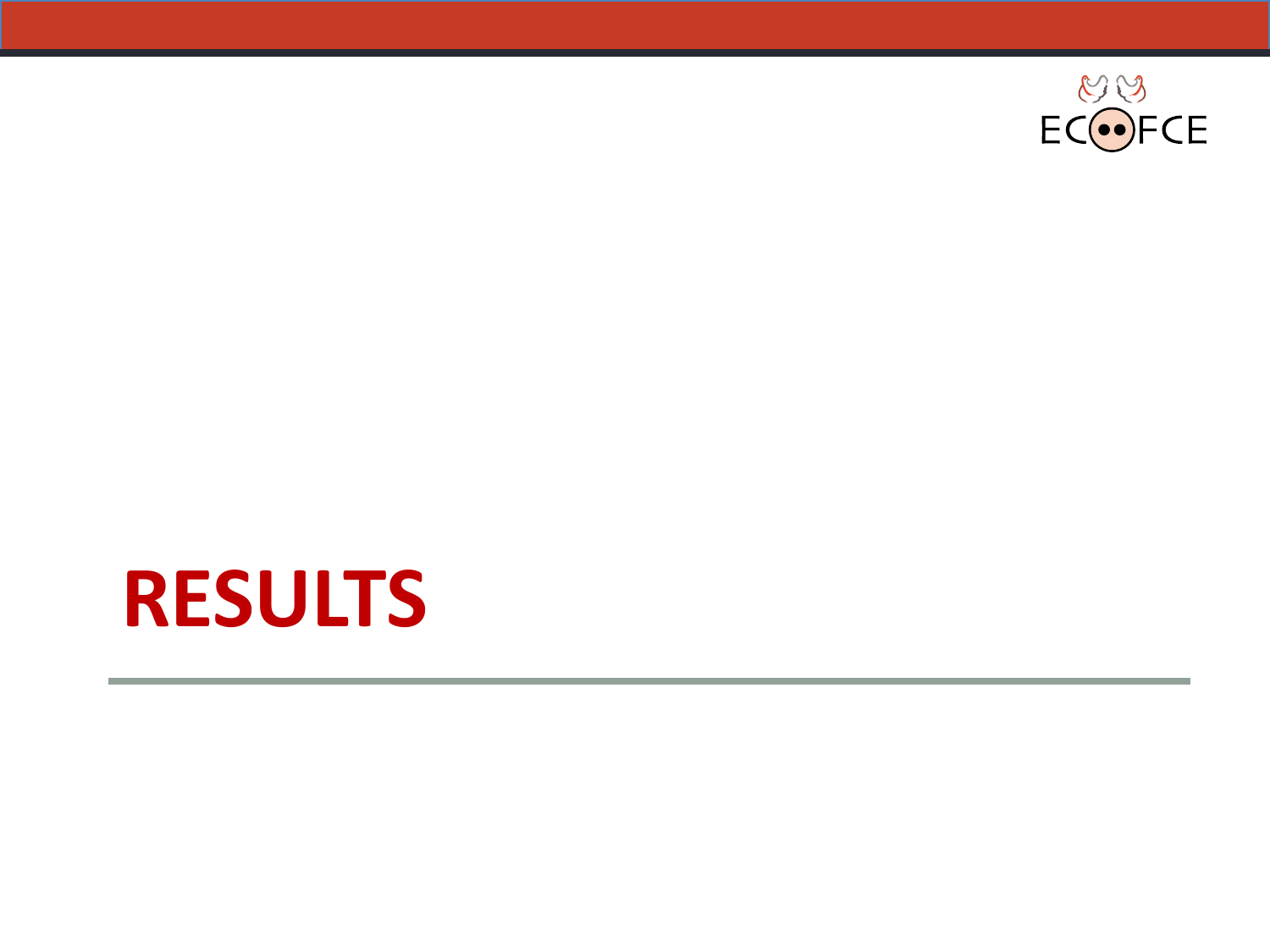# **β-diversity varied over time and sample type**

Principle coordinate analysis (PCoA) plot based on OTUs by RFI rank & sample type



PC3 (6.1 %)

α-diversity: Chao1, Simpson, Shannon indices by RFI rank, *P*>0.05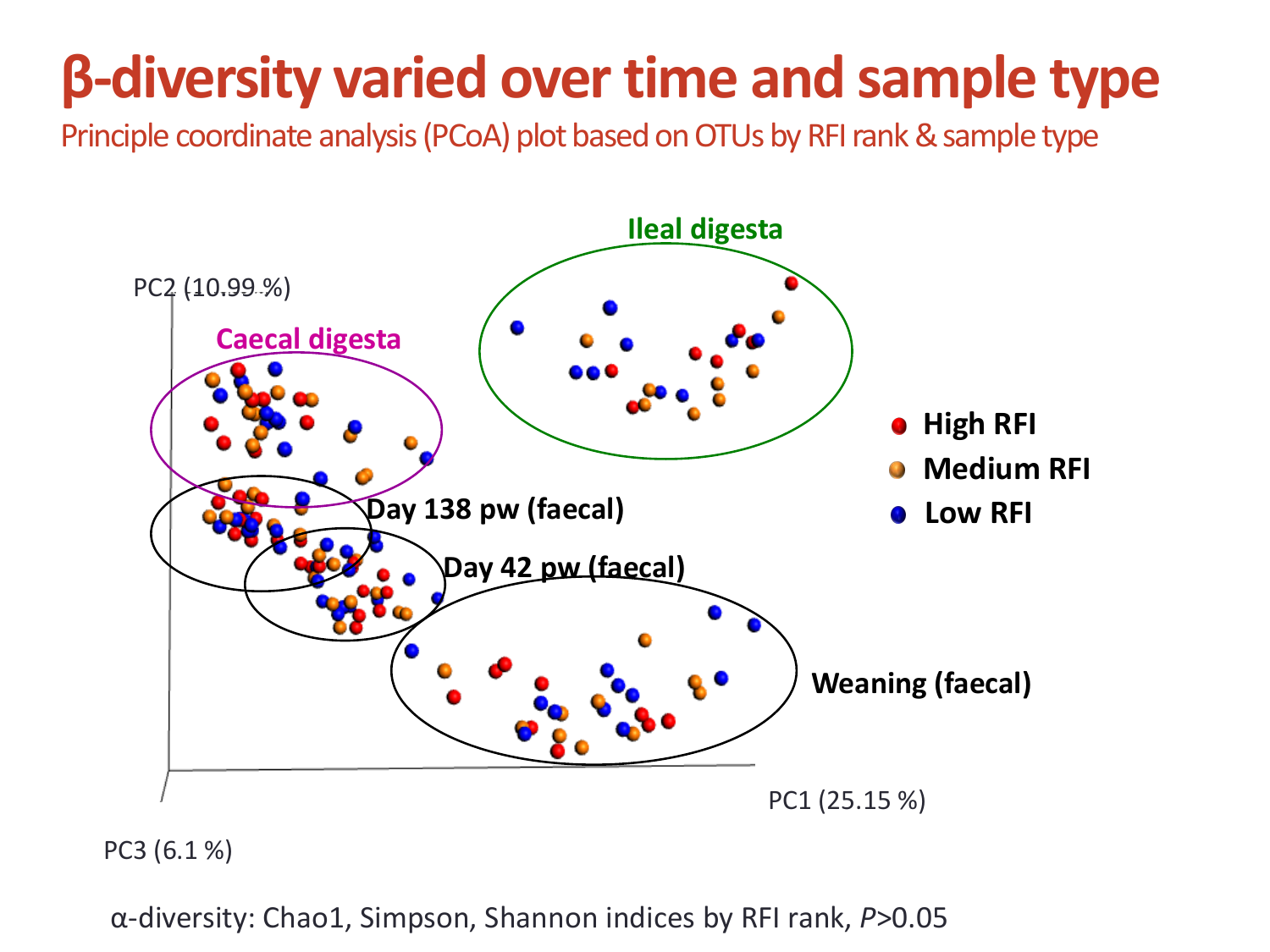# **Compositional differences: phylum**



\*Other = No blast hits/uncultured

Differences in rel. abundance for two phyla (*P*<0.05, high and low RFI)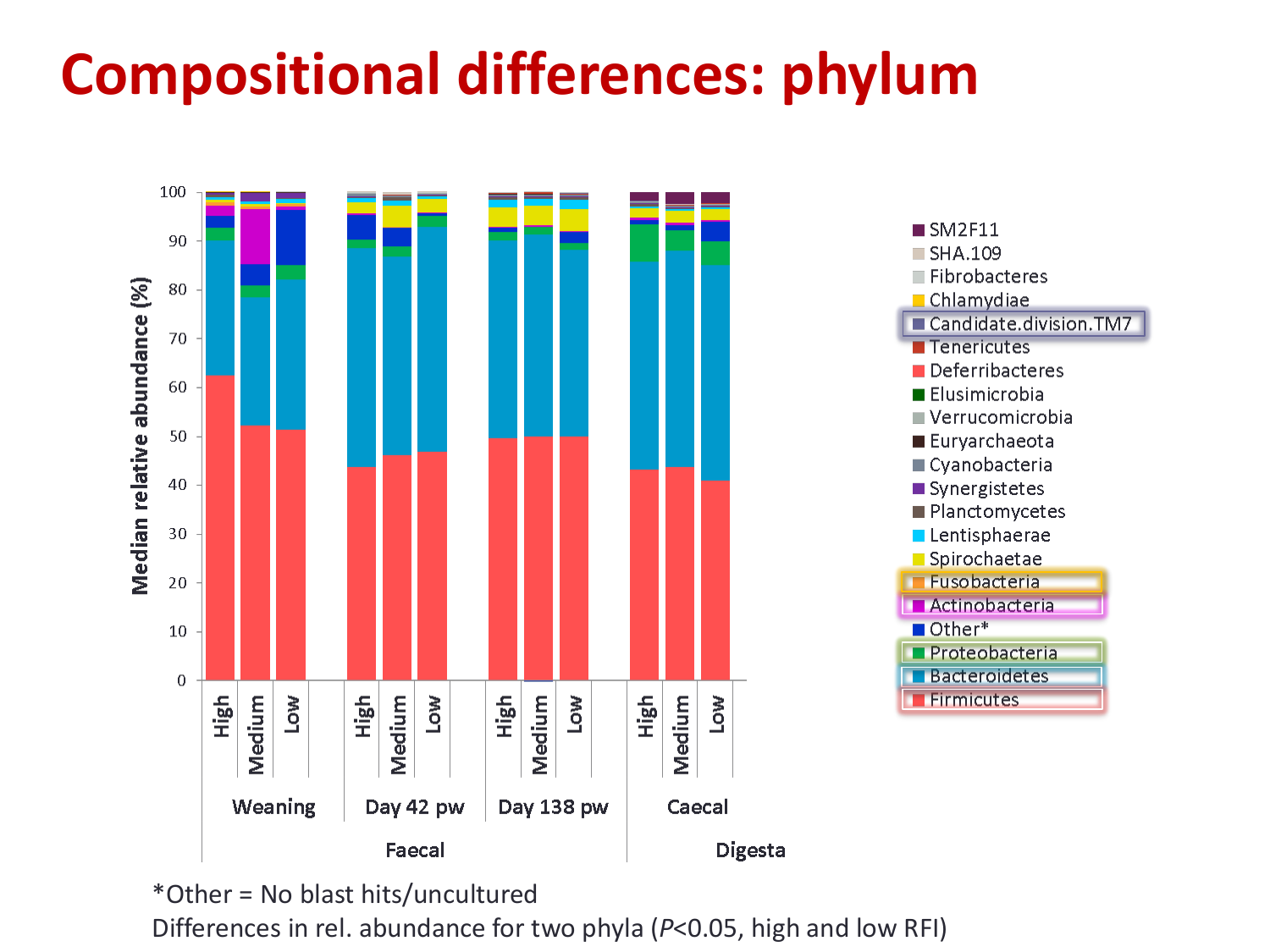# **Compositional differences: family & genus**

|                       | <b>Median relative</b><br>abundance (%)<br>high vs. low RFI | Low<br><b>RFI</b>            | <b>Sample</b>   |   |           |
|-----------------------|-------------------------------------------------------------|------------------------------|-----------------|---|-----------|
| <b>Actinobacteria</b> |                                                             | F Nocardiaceae               | 37 vs. 12       | ↓ | Ileal     |
|                       | <b>Actinomycetales</b>                                      | G Rhodococcus                | 37 vs. 12       | ↓ | Ileal     |
|                       |                                                             | F Clostridiaceae1            | 8 vs. 4         |   | F d138    |
|                       |                                                             | G Clostridium sensu.stricto1 | 8v              |   | F d138    |
|                       |                                                             |                              |                 |   | F d138    |
|                       |                                                             |                              |                 |   | F d138    |
|                       |                                                             |                              |                 |   | F d138    |
| <b>Firmicutes</b>     |                                                             |                              |                 |   | F d138    |
|                       |                                                             |                              |                 |   | Ileal     |
|                       |                                                             |                              |                 |   | F weaning |
| Biomarkers for FE?    |                                                             |                              |                 |   | Caecal    |
|                       |                                                             |                              |                 |   | F d42     |
|                       |                                                             | G Streptococcus              | 0.007 vs. 0     | ↓ | F d42     |
| <b>Bacteroidetes</b>  | <b>Bacteroidales</b>                                        | F Bacteroidaceae             | 0.04 vs. 0.18   |   | F d138    |
|                       |                                                             | G Bacteroides                | 0.04 vs. 0.18   | 个 | F d138    |
| Proteobacteria        | <b>Pasteurellales</b>                                       | G Actinobacillus             | 0.002 vs. 0.009 | 个 | Caecal    |
| <b>Archaea</b>        | <b>Methanobacteriales</b>                                   | G Methanosphaera             | 0.001 vs. 0.000 | ↓ | Ileal     |

F: faeces Kruskal-Wallis test for independent samples and the Wilcoxon-Rank test for paired samples, *P*<0.05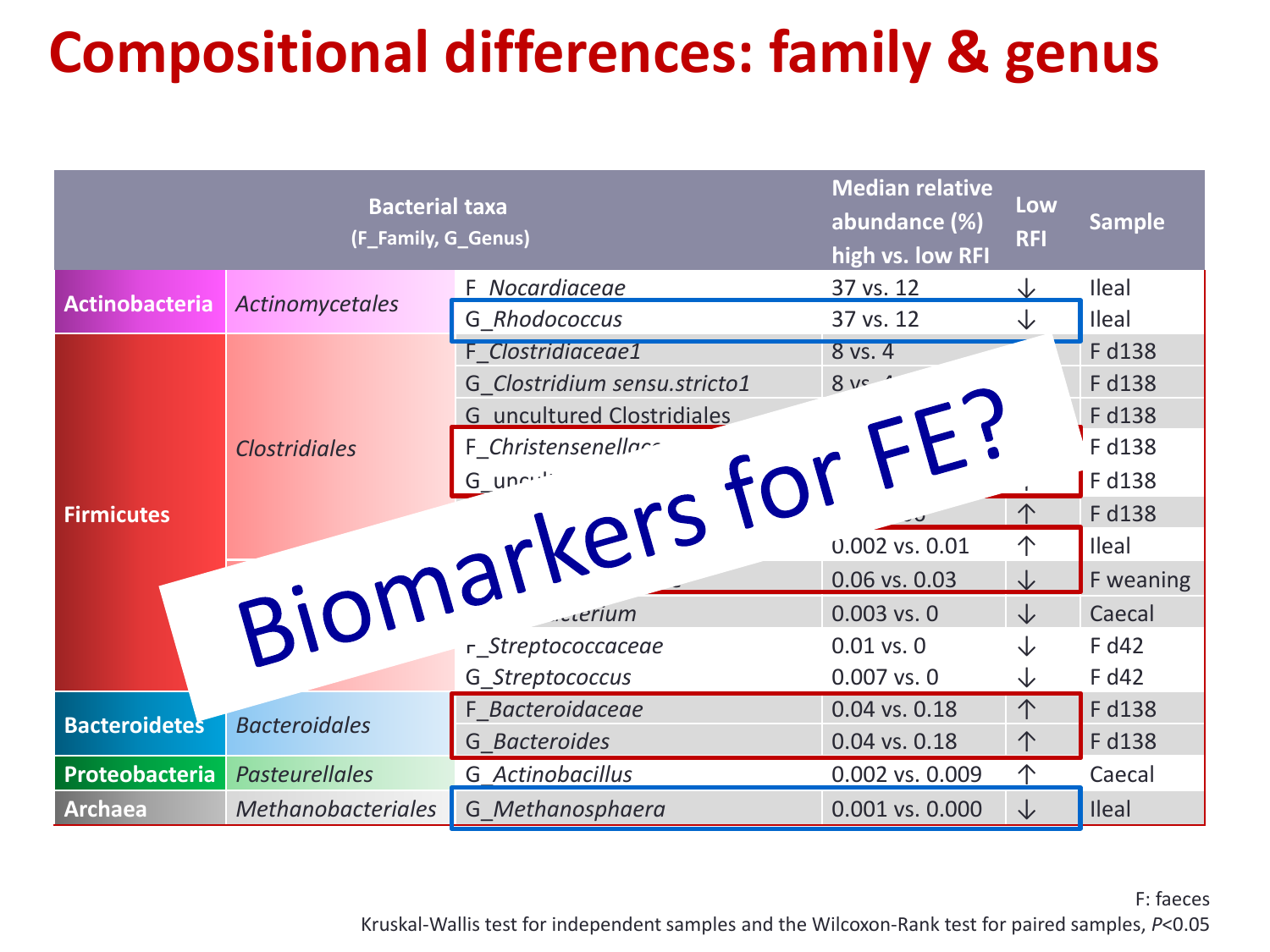# **Metagenomic functional prediction**

PICRUSt faecal & intestinal microbiota of pigs ranked on RFI

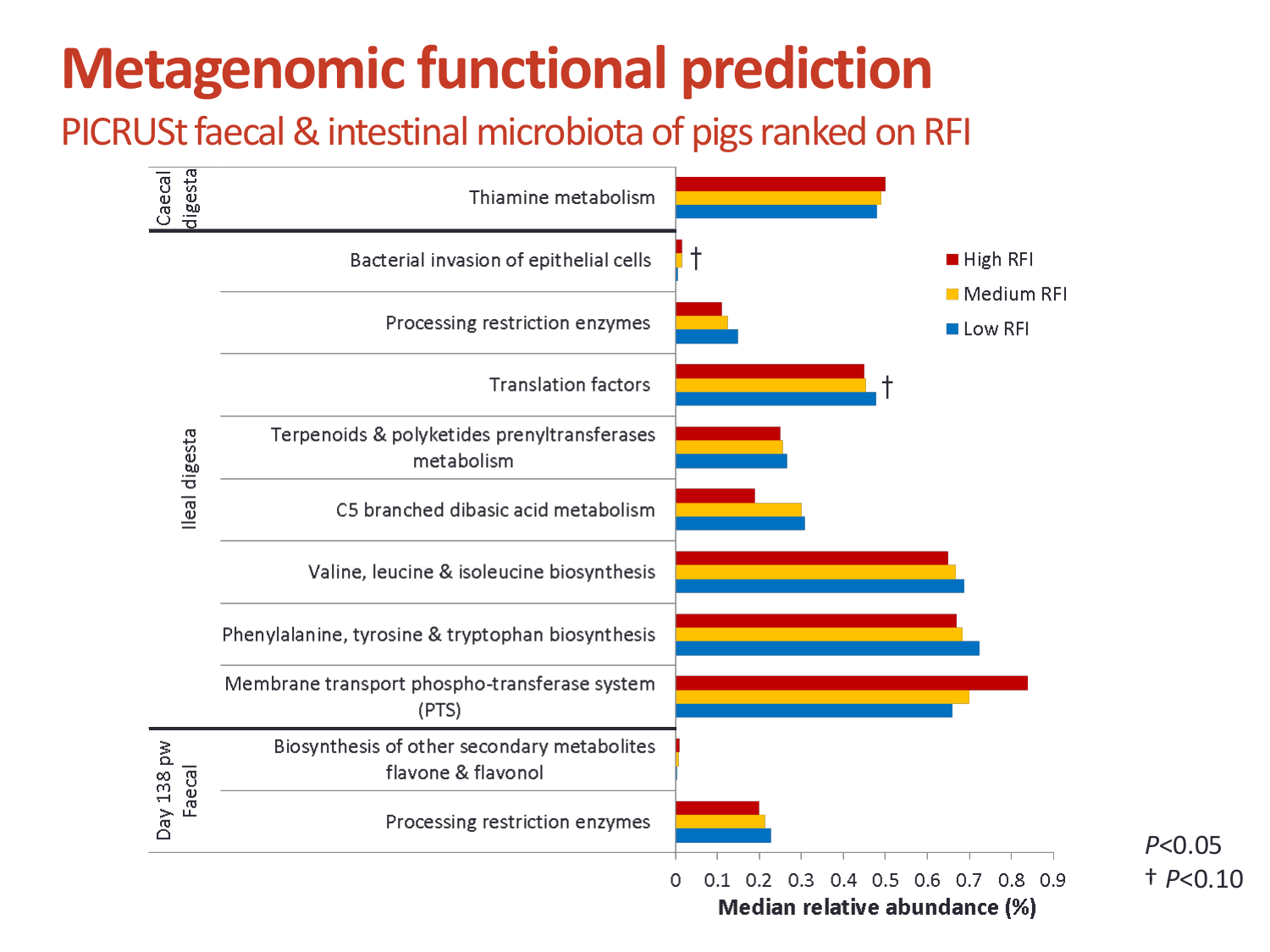## **Volatile fatty acid concentrations**

**Faeces (weaning)**

**Ileal digesta**

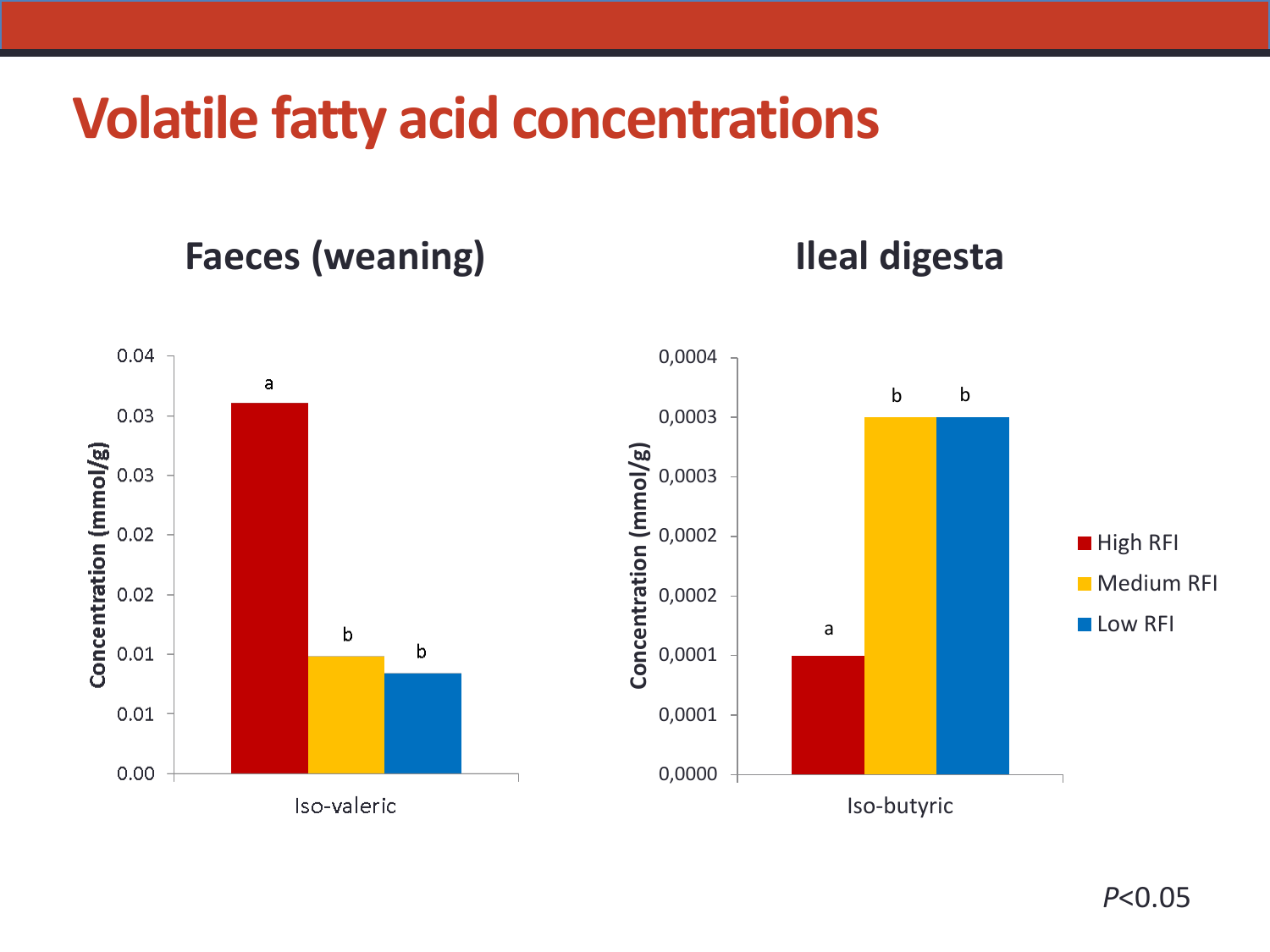# **Ileal histology**



- " Goblet cells in low RFI pigs: Villus height:crypth depth, *P*>0.05
	- " Mucin production: host defense (Liu *et al.* 2006)
	- " Intestinal inflammation (Kim *et al.* 2010)
	- nutrient absorption?

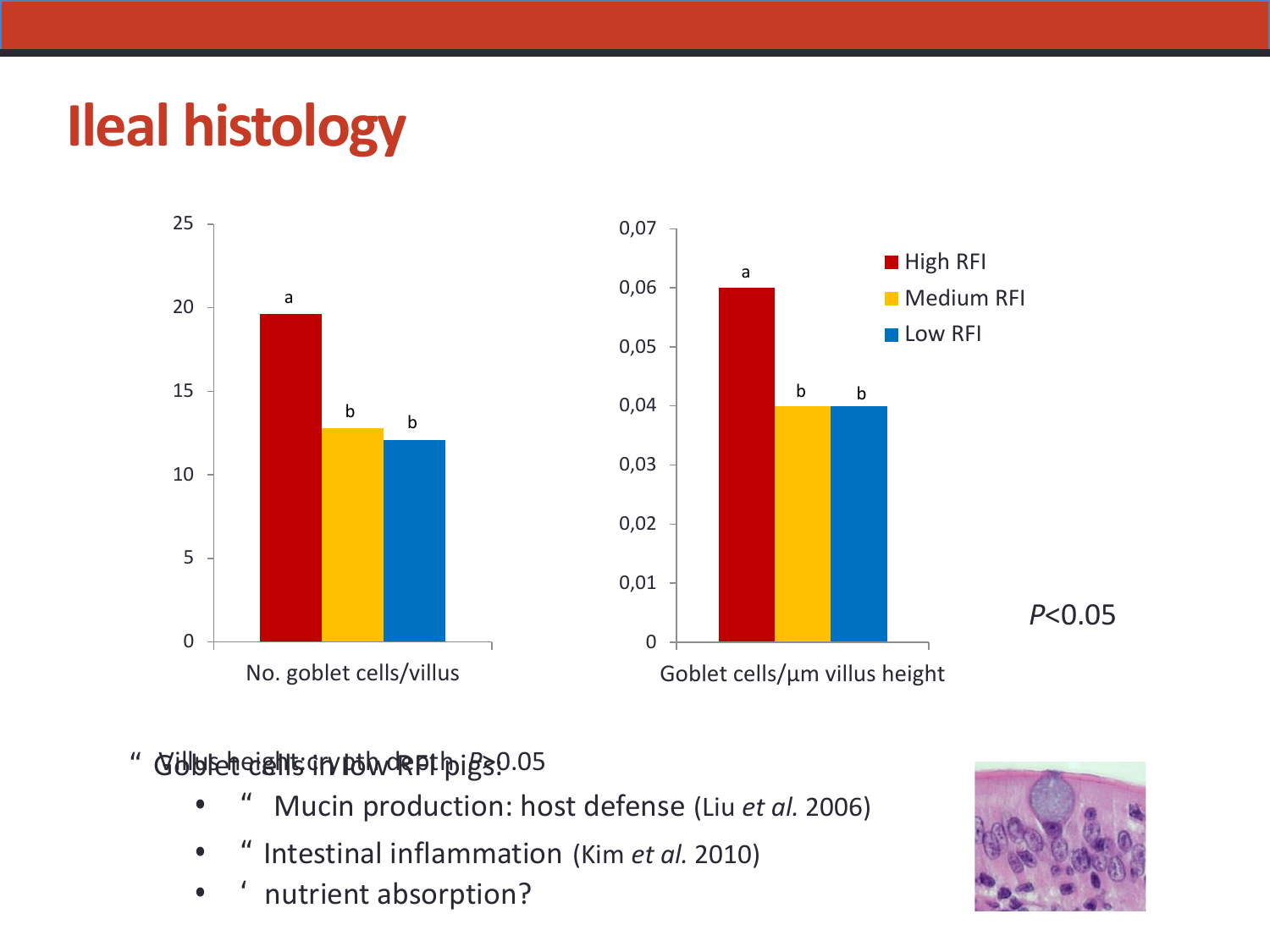## **Conclusions**



#### • **Intestinal microbiota**

- No clustering by RFI, but samples clustered by age & intestinal site
- RFI-associated differences: **potential biomarkers** for improved FE
	- Low RFI pigs:
		- ↑ *Christensenellaceae* family (lean phenotype)
		- ↑ *Oscillibacter* (valerate producer, health benefits)
		- ↑ *Cellulosilyticum* (cellulose degrading ability)
- **Predicted microbial functionality (ileum):**
	- ↑ bacterial pathways related to **metabolism** (amino acids & core)
	- $\downarrow$  bacterial sugar-uptake transporters (higher CHO availability for pig utilization)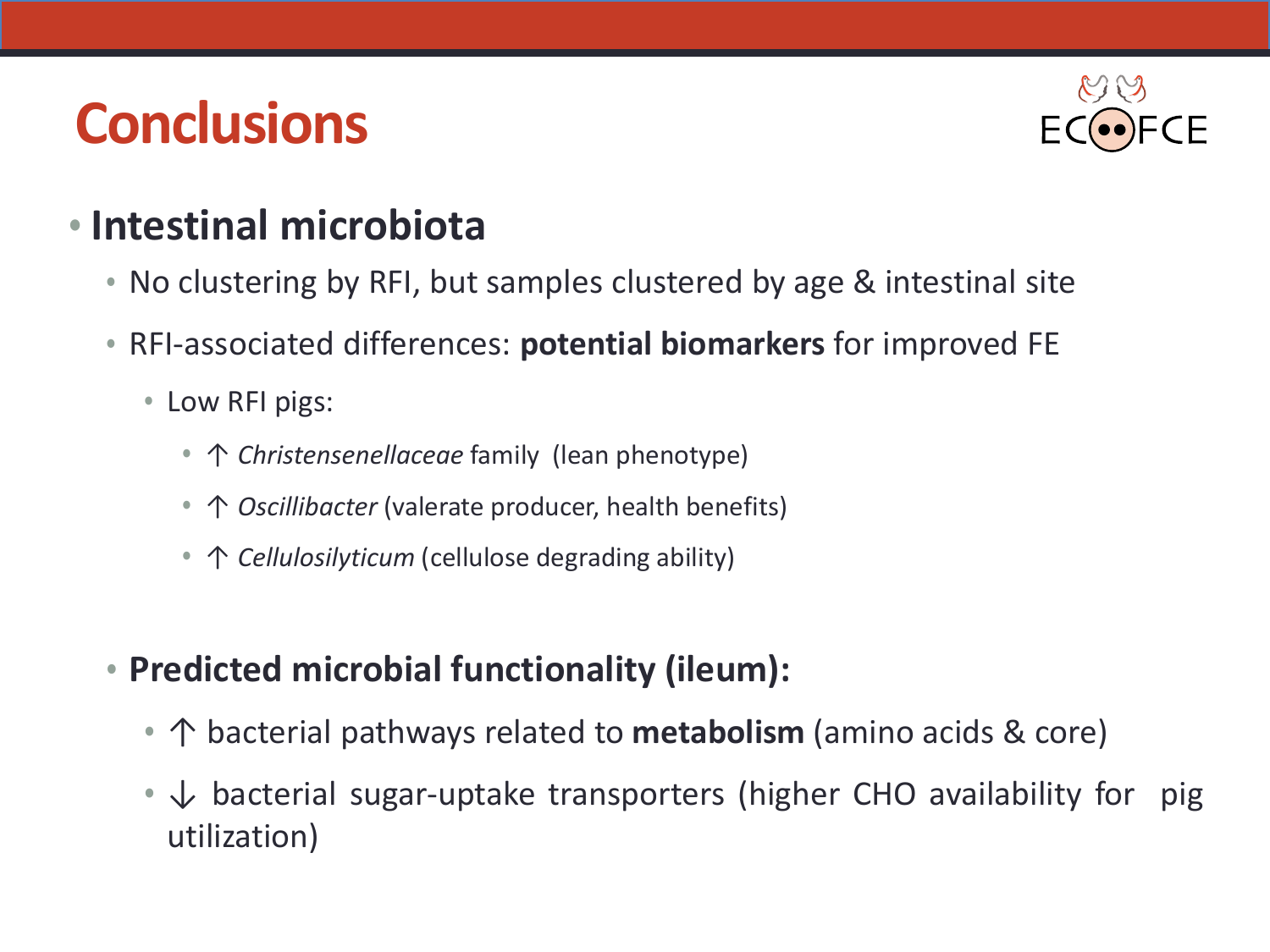## **Conclusions**



#### • **Volatile fatty acids**

• ↓ Iso-valeric (faeces) and 个 iso-butyric (ileum) acids (end products of protein microbial fermentation):

Improved protein utilization?

#### • ↓ **Ileal goblet cells** linked with improved FE

- $\downarrow$  mucin production:  $\uparrow$  permeability and nutrient absorption?
- Improved intestinal health- no inflammation?

First comprehensive set of potential microbial biomarkers for FE in pigs. Microbiota is a likely driver of FE in pigs.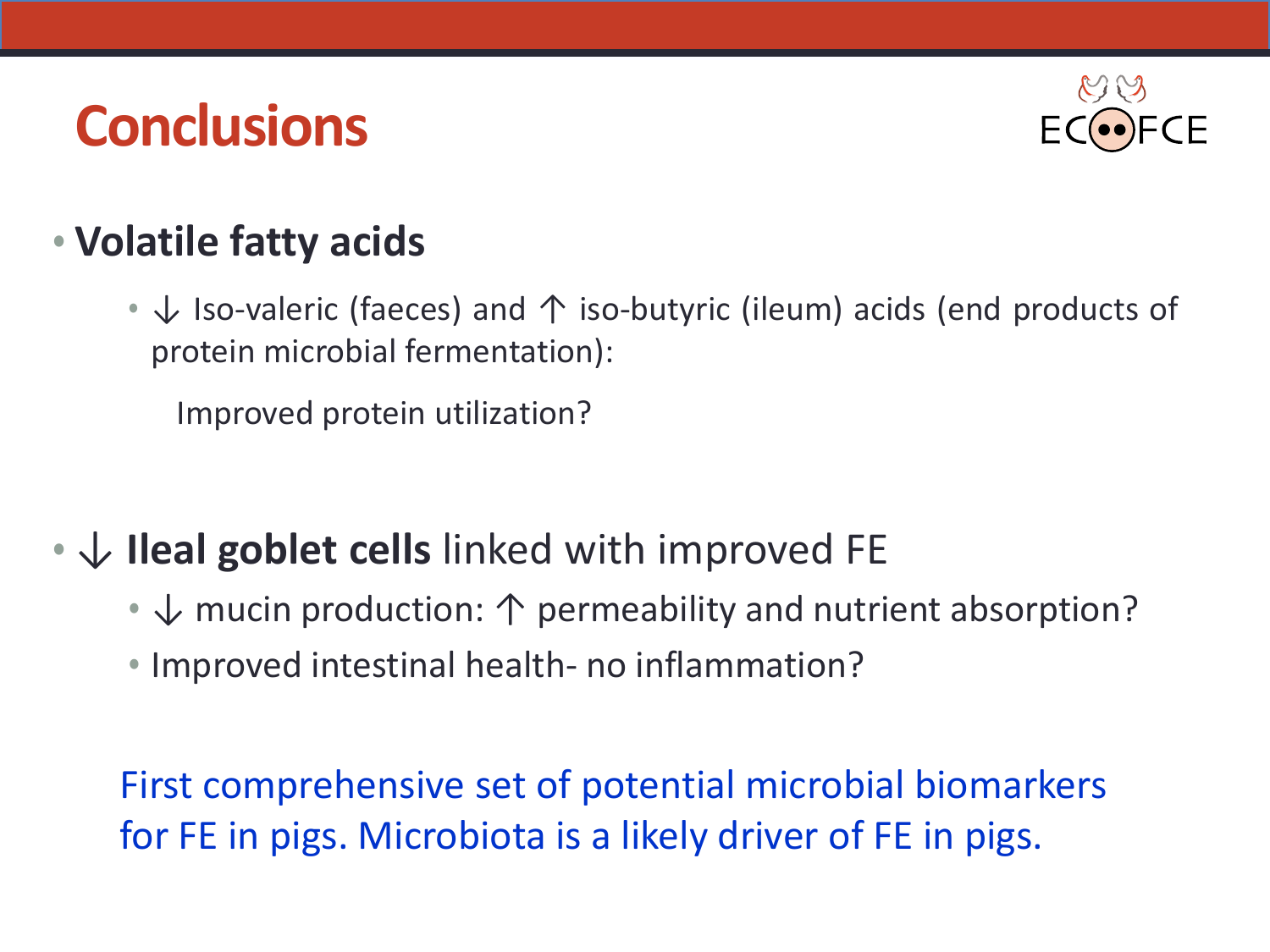## **Acknowledgements**



- ECO-FCE project ( $7<sup>th</sup>$  FP-EU) & partners
- Teagasc Walsh fellowship programme
- Co-workers from the pig department and food centre Teagasc (Moorepark) & WIT

# **Thank you**

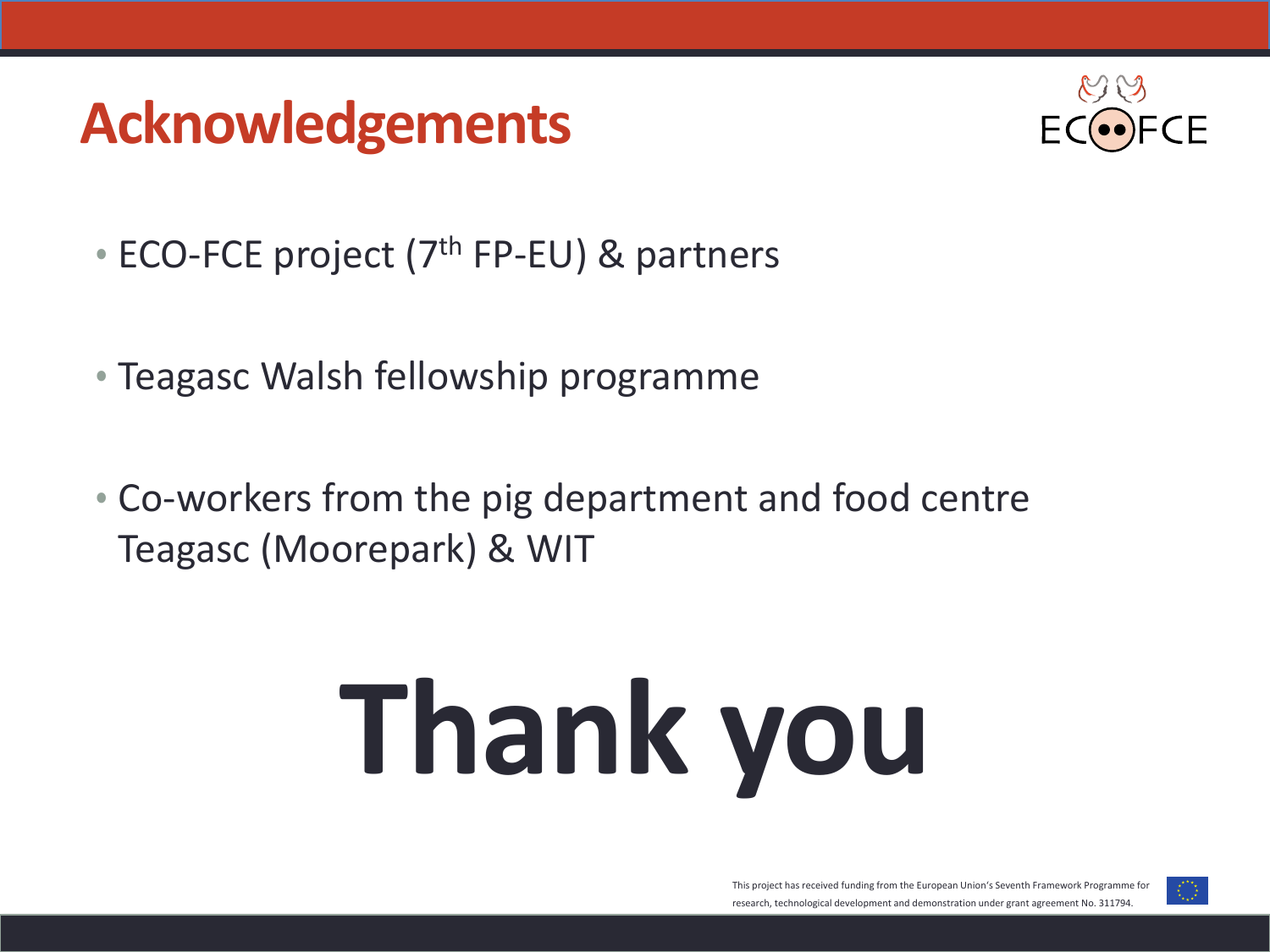#### **EFFICIENT & ECOLOGICALLY-FRIENDLY** PIG AND POULTRY PRODUCTION.

A WHOLE-SYSTEMS APPROACH TO OPTIMISING FEED EFFICIENCY AND REDUCING THE ECOLOGICAL FOOTPRINT OF MONOGASTRICS.



ECOFCE

#### **BASIC DATA**

**Funding:** EU-FP7  $(E 6$  million)

**Start date:** 1 February 2013

**Duration:** 48 months (2013 to 2017)

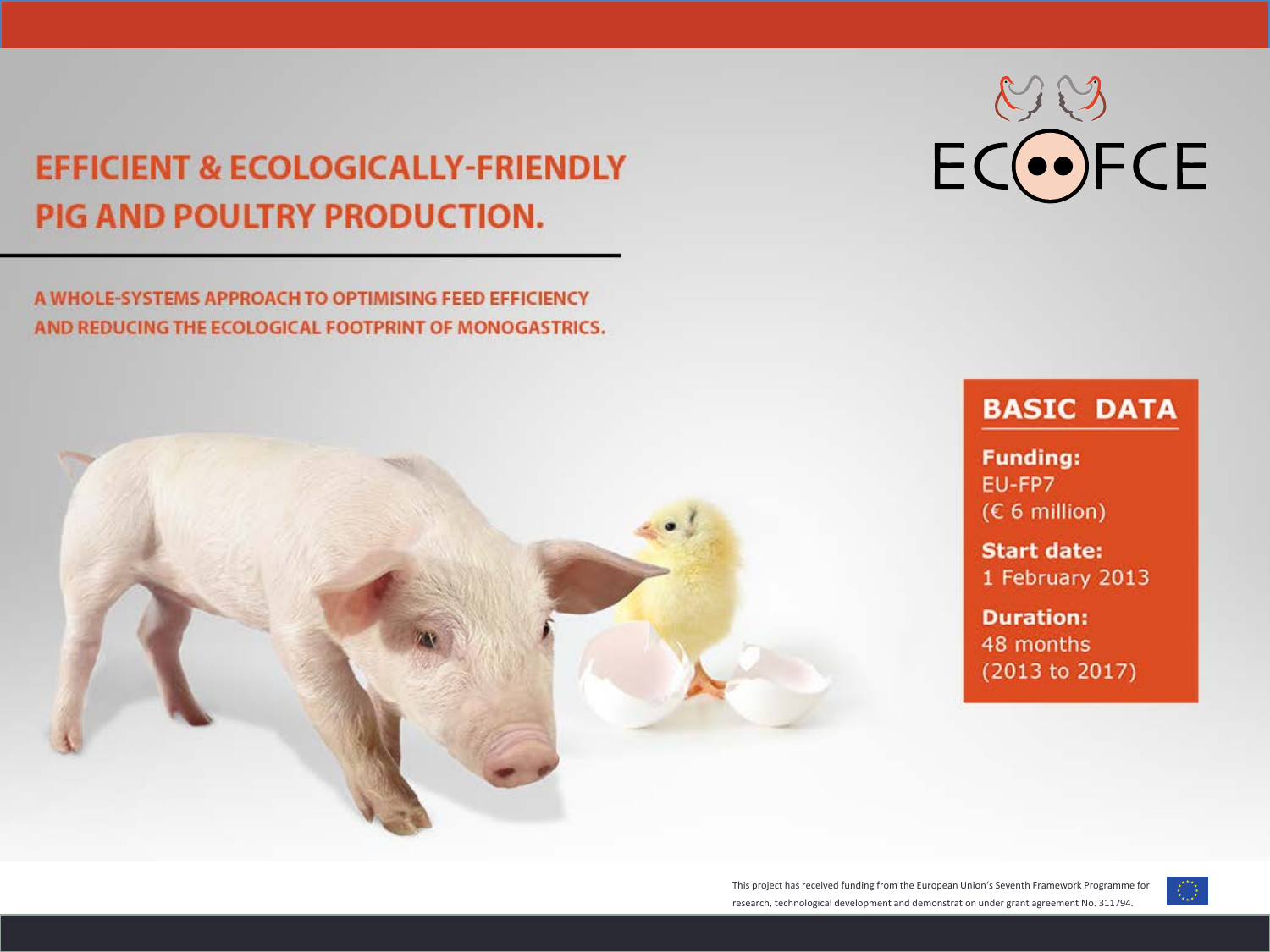#### Screening process



- 81 pigs, individually housed from weaning to slaughter
	- 2 weeks before slaughter: 32 pigs from 7 litters selected as extremes in RFI
		- High RFI (10): poor feed efficiency
		- Medium RFI (10): average feed efficiency
		- Low RFI (12): good feed efficiency



F – faecal; I – ileal digesta; C – caecal digesta; P – performance; S-selection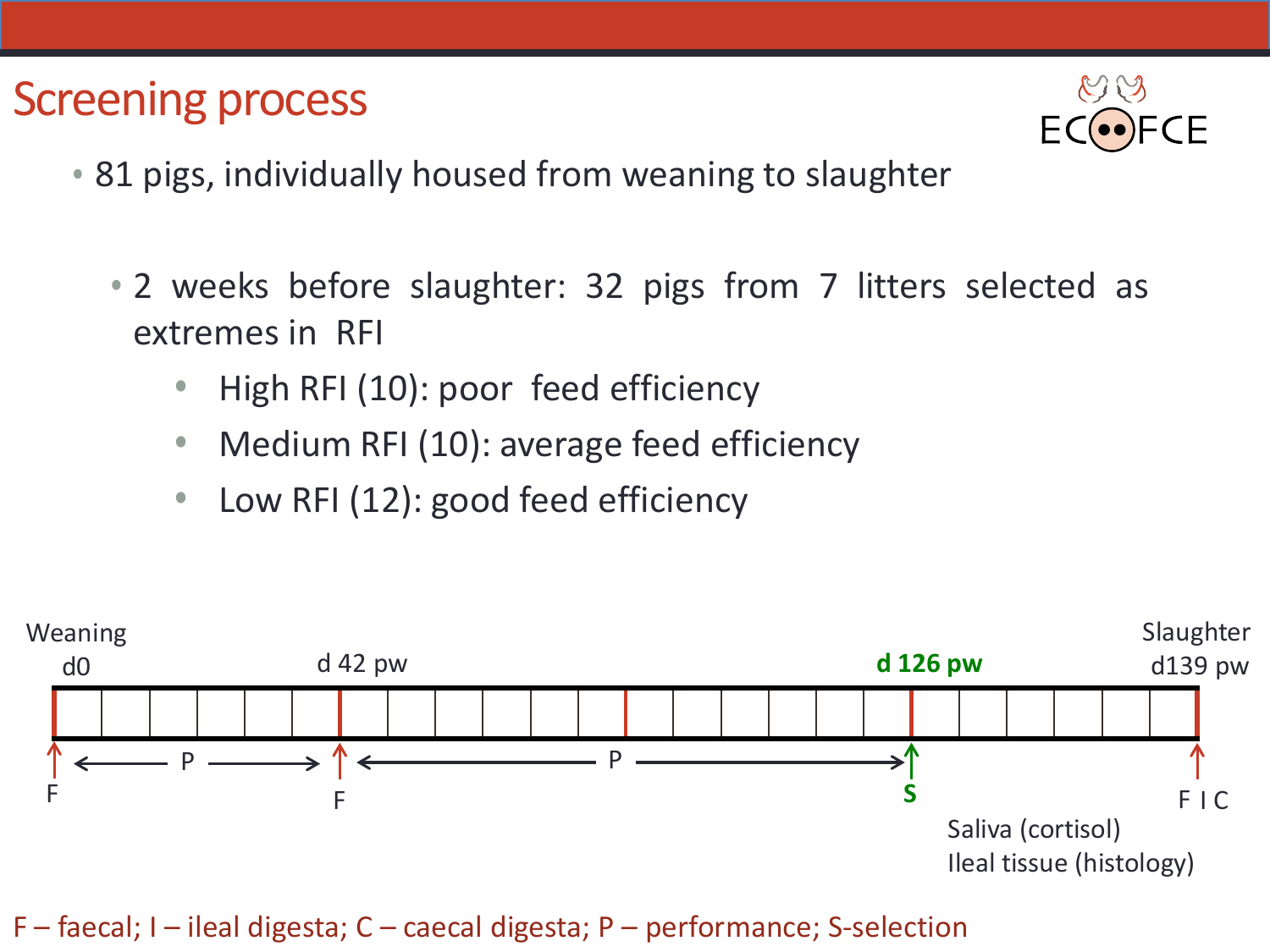#### Growth performance (weaning to selection)

|                       | <b>High</b>       | <b>Medium</b>    | Low               | S.E.  | <b>P-value</b> |
|-----------------------|-------------------|------------------|-------------------|-------|----------------|
| RFI <sup>1</sup> (g)  | 76.0 <sup>a</sup> | 6.0 <sup>b</sup> | $-51.0c$          | 15.40 | < 0.001        |
| RIG <sup>2</sup> (g)  | $-1693a$          | $-179b$          | 986 <sup>c</sup>  | 42.9  | < 0.001        |
| RG <sup>3</sup> (g)   | $-12.0$           | $-2.0$           | 4.0               | 8.2   | 0.39           |
| Wean weight (kg)      | 9.17              | 8.92             | 7.89              | 0.297 | 0.51           |
| Selection weight (kg) | 132.9             | 129.4            | 123.1             | 1.81  | 0.19           |
| ADFI (g/day)          | 1850 <sup>a</sup> | 1732a,b          | $1631^{b}$        | 51.2  | < 0.01         |
| ADG $(g/day)$         | 910               | 877              | 855               | 28.4  | 0.38           |
| FCE $(g/g)$           | 1.91a             | 1.86a,b          | 1.79 <sup>b</sup> | 0.025 | < 0.01         |

a,b,c Within each row, values that do not share a common superscript are different (P≤0.05)

**1Residual feed intake (RFI)=** the difference between observed feed intake and that predicted by growth **2Residual intake and gain (RIG)=** (RG/SD RG) - (RFI/SD RFI) **3Residual gain (RG)=** the difference between observed gain and that predicted by growth

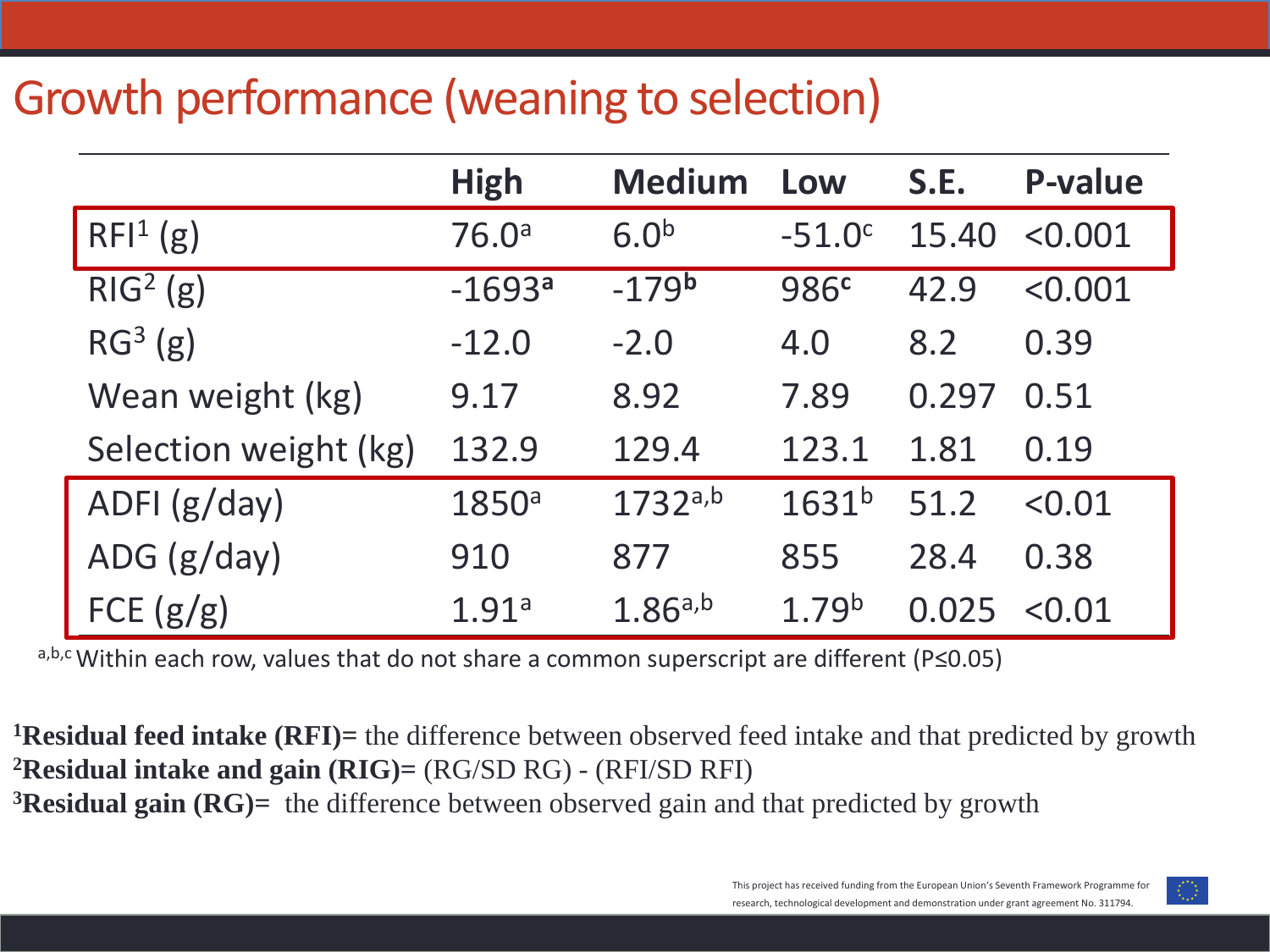

Cortisol (pooled results from day 135 & 137 pw): stressed animals divert energy away from lean meat deposition (Richardson *et al.* 2004)

|                           | High Medium Low S.E. P-value |  |  |
|---------------------------|------------------------------|--|--|
| Salivary cortisol (ng/ml) | 4.8 4.1 4.5 1.38 0.74        |  |  |

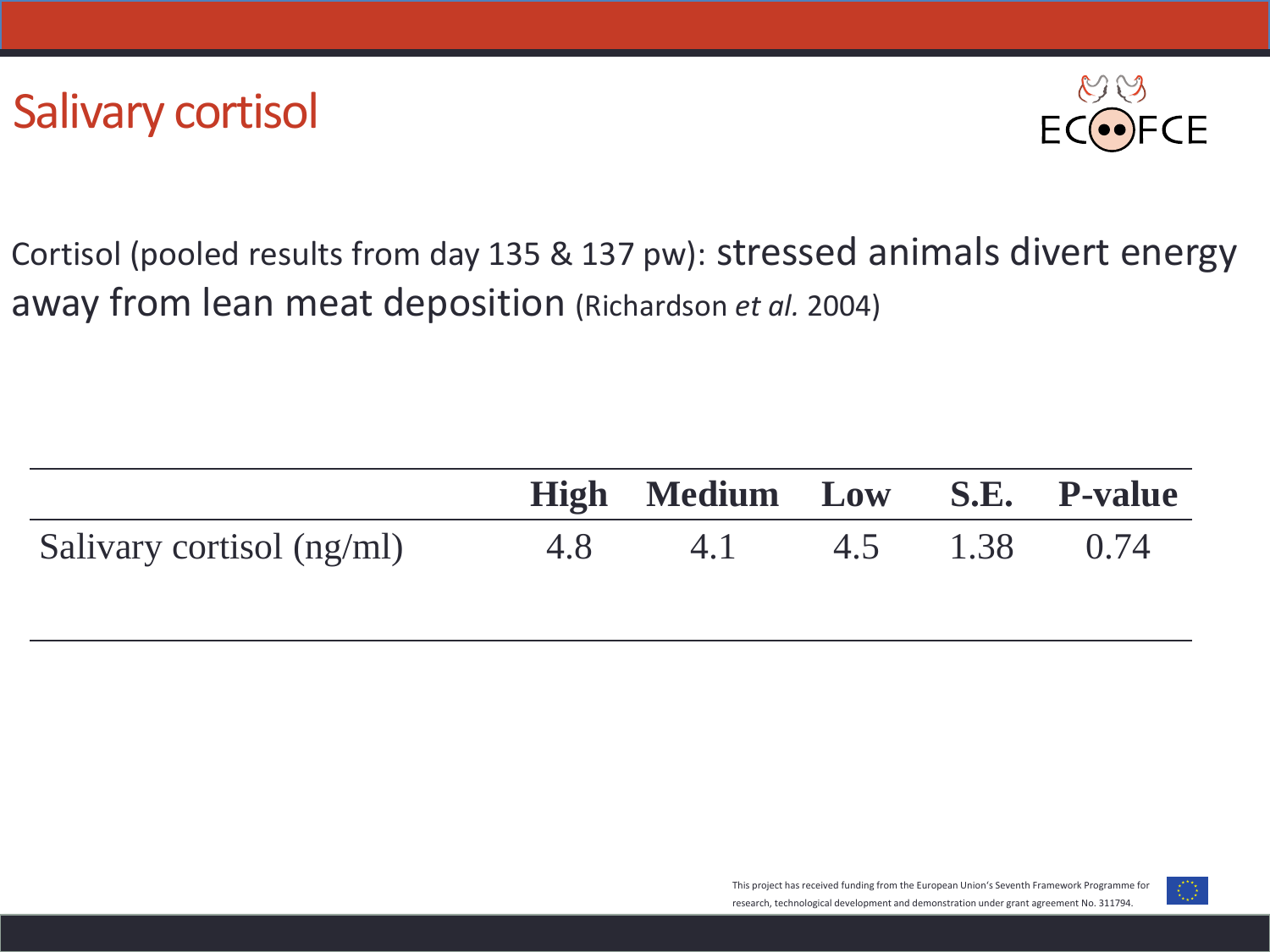## **Total bacterial DNA**



 $\text{* P}<\text{0.05}$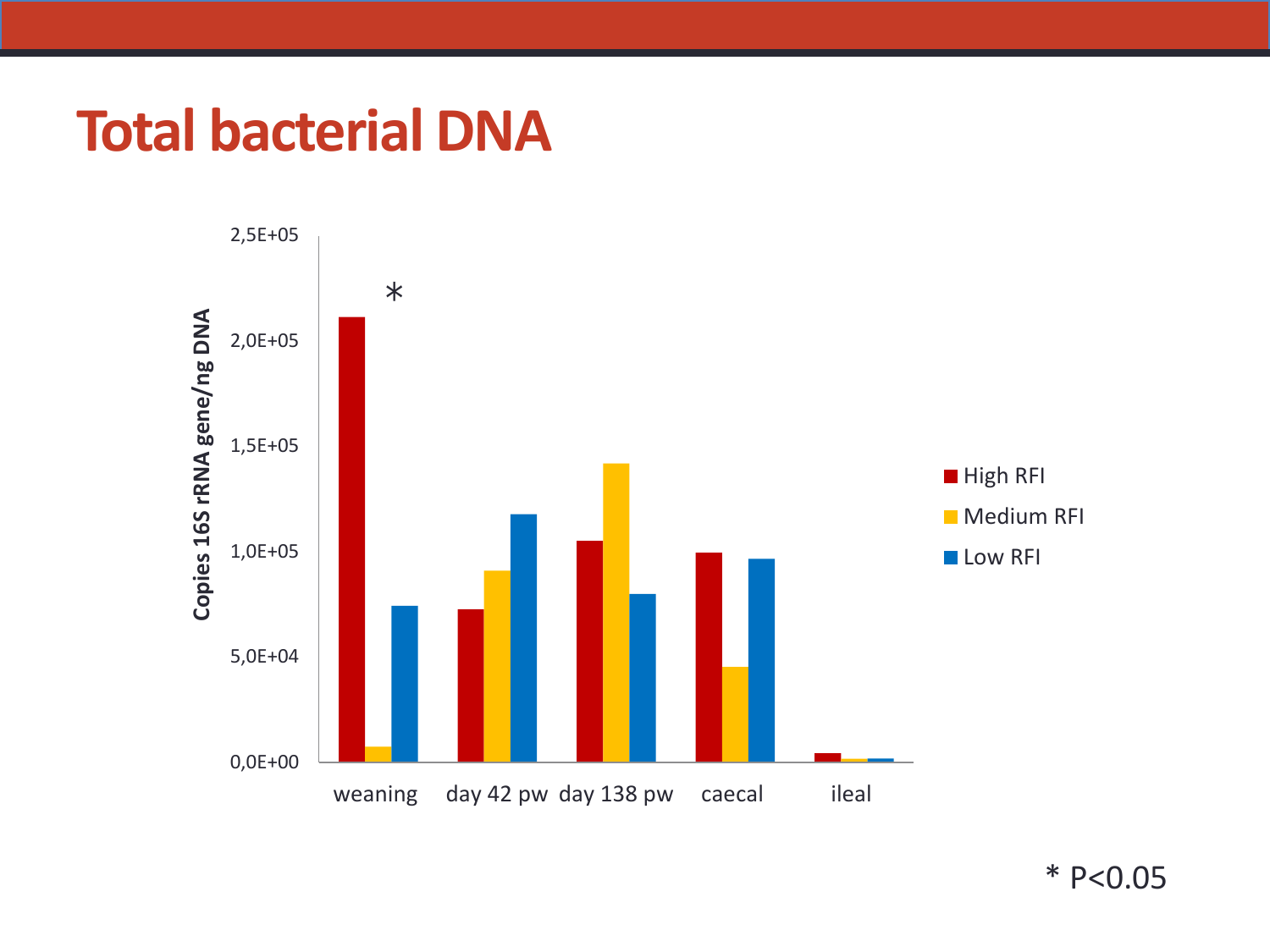#### **Correlations for the significantly different genus & VFA**

| Genus                                                 |          |          |          | Acetic Propionic Butyric Isobutyric Valeric |          | <b>Isovaleric</b> |
|-------------------------------------------------------|----------|----------|----------|---------------------------------------------|----------|-------------------|
| Actinobacteria.Nocardiaceae.Rhodococcus               |          |          |          | $-0.164$                                    | $-0.186$ | $-0.180$          |
| Firmicutes.Clostridiaceae.Clostridium.sensu.stricto.1 | $-0.297$ | $-0.291$ | $-0.301$ | $-0.426$                                    | $-0.381$ | $-0.364$          |
| Firmicutes.Christensenellaceae_uncultured             | 0.274    | 0.307    | 0.309    | 0.300                                       | 0.297    | 0.217             |
| Firmicutes.Ruminococcaceae.Oscillibacter              |          | $-0.154$ | $-0.164$ |                                             | 0.139    |                   |
| Firmicutes.Lachnospiraceae.Cellulosilyticum           | $-0.256$ | $-0.305$ | $-0.276$ | $-0.356$                                    | $-0.286$ | $-0.286$          |
| Firmicutes.Streptococcaceae.Streptococcus             |          | $-0.110$ |          | $-0.182$                                    | $-0.155$ | $-0.153$          |
| Bacteroidetes.Bacteroidaceae.Bacteroides              | 0.243    | 0.261    | 0.248    | 0.219                                       | 0.201    | 0.136             |
| Proteobacteria. Pasteurellaceae. Actinobacillus       |          |          |          |                                             | $-0.166$ | $-0.141$          |

All correlations P<0.05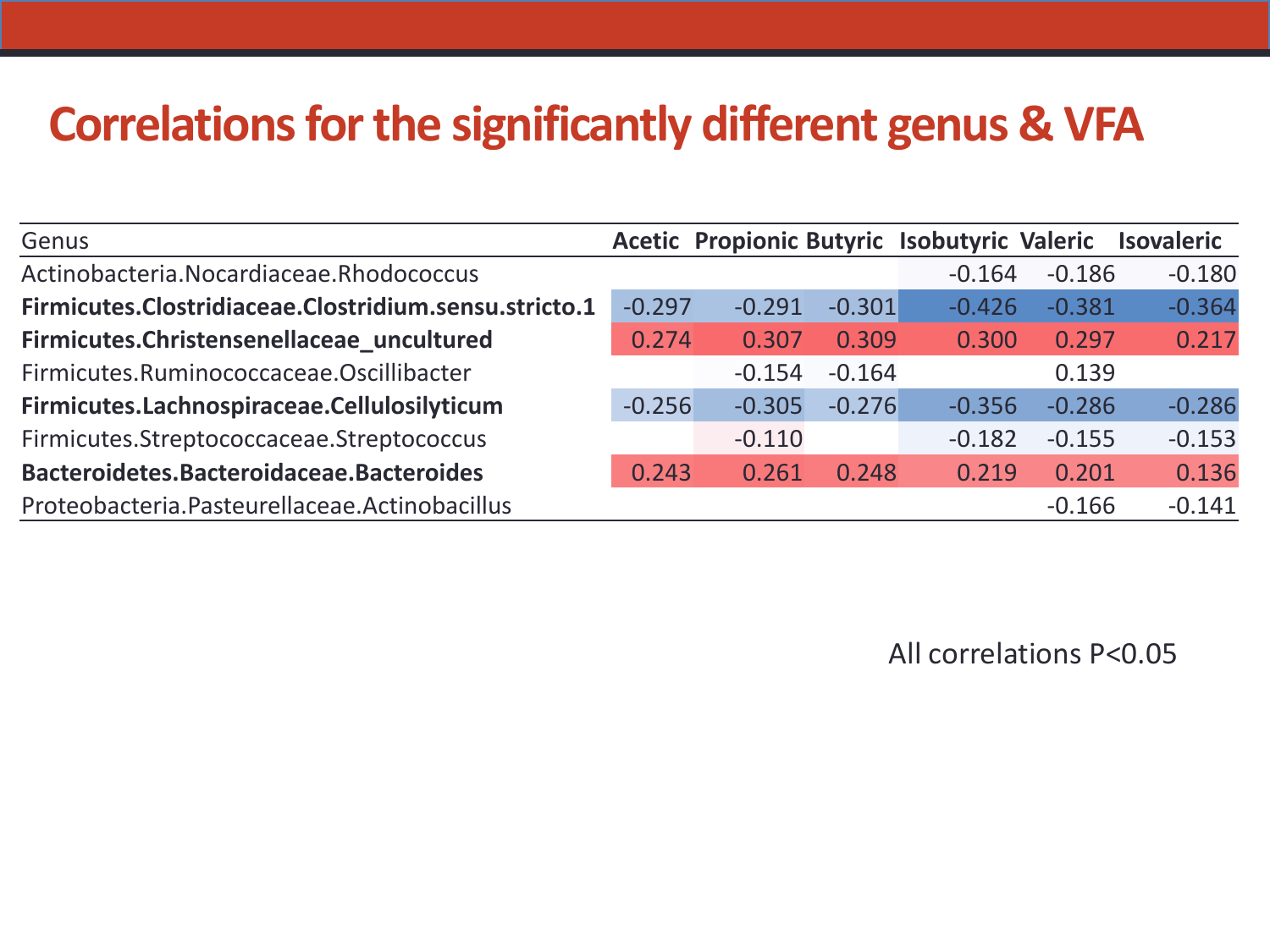### Phylum & VFA correlations

| Phyla                  | <b>Acetic</b> | <b>Butyric</b> | Isobutyric | Propionic | <b>Valeric</b> | <b>Isovaleric</b> |
|------------------------|---------------|----------------|------------|-----------|----------------|-------------------|
| Acidobacteria          | $-0.182$      | $-0.161$       | 0.060      | $-0.195$  | $-0.143$       | $-0.070$          |
| Actinobacteria         | $-0.047$      | $-0.040$       | 0.075      | $-0.019$  | $-0.179$       | $-0.135$          |
| <b>Bacteroidetes</b>   | 0.063         | 0.010          | 0.013      | $-0.007$  | 0.213          | 0.173             |
| CandidatedivisionOD1   | $-0.118$      | $-0.059$       | 0.345      | $-0.058$  | $-0.080$       | $-0.088$          |
| CandidatedivisionTM7   | $-0.076$      | $-0.049$       | 0.355      | $-0.096$  | 0.049          | 0.017             |
| Chlamydiae             | 0.081         | 0.137          | 0.009      | 0.088     | 0.169          | 0.218             |
| Chlorobi               | $-0.086$      | $-0.112$       | 0.145      | $-0.095$  | $-0.072$       | $-0.105$          |
| Chloroflexi            | $-0.105$      | $-0.063$       | 0.336      | $-0.087$  | $-0.029$       | $-0.057$          |
| Cyanobacteria          | $-0.090$      | $-0.116$       | 0.355      | $-0.134$  | 0.039          | 0.030             |
| <b>Deferribacteres</b> | 0.214         | 0.133          | 0.003      | 0.182     | 0.278          | 0.173             |
| DeinococcusThermus     | $-0.110$      | $-0.089$       | 0.011      | $-0.168$  | $-0.163$       | $-0.157$          |
| Elusimicrobia          | 0.027         | 0.044          | 0.293      | 0.042     | 0.097          | 0.037             |
| Fibrobacteres          | $-0.057$      | $-0.067$       | 0.354      | $-0.055$  | 0.037          | $-0.043$          |
| <b>Firmicutes</b>      | 0.150         | 0.193          | 0.078      | 0.174     | 0.083          | 0.105             |
| Fusobacteria           | 0.038         | 0.062          | 0.355      | 0.088     | $-0.053$       | $-0.021$          |
| Lentisphaerae          | 0.095         | 0.171          | 0.006      | 0.122     | 0.172          | 0.100             |
| Nitrospirae            | $-0.061$      | $-0.078$       | 0.305      | $-0.038$  | $-0.002$       | $-0.049$          |
| Planctomycetes         | 0.135         | 0.148          | 0.009      | 0.115     | 0.245          | 0.099             |
| Proteobacteria         | $-0.064$      | $-0.067$       | 0.064      | $-0.078$  | $-0.106$       | $-0.080$          |
| <b>SHA109</b>          | $-0.025$      | $-0.015$       | 0.355      | 0.030     | 0.089          | 0.031             |
| <b>SM2F11</b>          | $-0.094$      | $-0.018$       | 0.355      | $-0.078$  | $-0.071$       | $-0.057$          |
| Spirochaetae           | 0.014         | $-0.034$       | 0.350      | $-0.031$  | 0.156          | 0.045             |
| Synergistetes          | 0.209         | 0.284          |            | 0.276     | 0.259          | 0.180             |
| <b>Tenericutes</b>     | $-0.024$      | $-0.029$       | 0.355      | $-0.044$  | 0.121          | 0.008             |
| Verrucomicrobia        | 0.075         | 0.088          | 0.060      | 0.098     | 0.168          | 0.076             |
| Eukaryota_Excavata     | $-0.028$      | $-0.104$       | 0.224      | $-0.036$  | 0.013          | $-0.103$          |
| Archaea Euryarchaeota  |               | 0.213          |            |           |                |                   |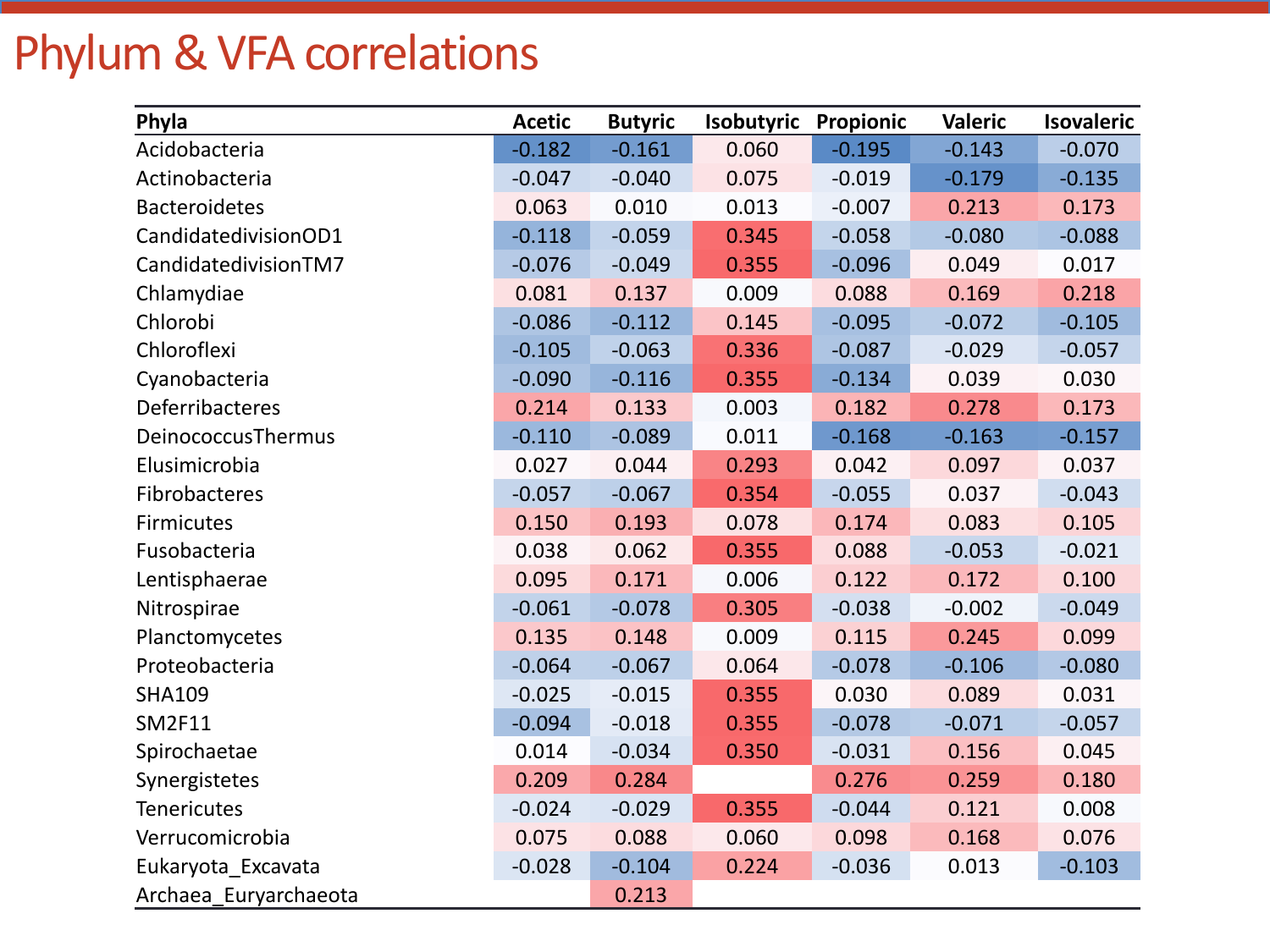# Chapter 2: Carcass quality

|                          | <b>High</b> | <b>Medium</b> | Low   | S.E  | <b>P-value</b> |
|--------------------------|-------------|---------------|-------|------|----------------|
| Slaughter weight (kg)    | 150.3       | 147.2         | 141.0 | 2.50 | 0.51           |
| Carcass cold weight (kg) | 113.4       | 113.1         | 108.1 | 3.59 | 0.48           |
| Kill out $(\%)$          | 79.2        | 78.9          | 77.9  | 0.53 | 0.19           |
| Muscle (mm)              | 61.7        | 61.0          | 63.2  | 1.78 | 0.66           |
| Fat (mm)                 | 17.2        | 17.9          | 16.4  | 0.79 | 0.56           |
| Lean meat $(\%)$         | 54.9        | 54.1          | 55.5  | 0.69 | 0.49           |

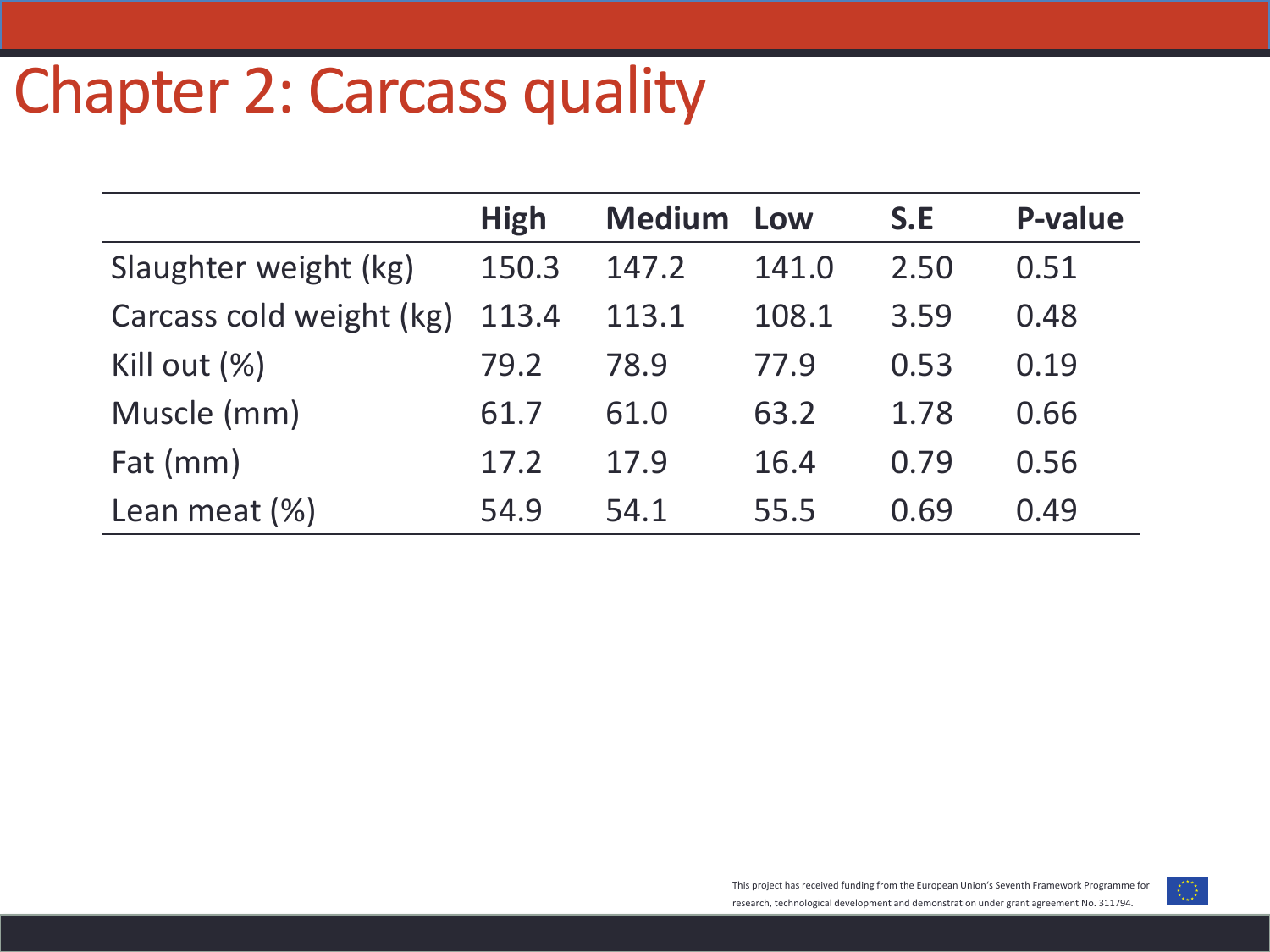# Chapter 2: Organ weights

|                     | <b>High</b>        | <b>Medium</b>      | Low      | S.E    | <b>P-value</b> |
|---------------------|--------------------|--------------------|----------|--------|----------------|
| OFFAL (g)           | 4022               | 4195               | 4194     | 105.2  | 0.45           |
| Heart $(g)$         | 476.5 <sup>a</sup> | 522.2 <sup>b</sup> | 482.3a,b | 15.54  | 0.08           |
| Kidneys (g)         | 426.9              | 514.5              | 482.9    | 34.40  | 0.26           |
| Liver $(g)$         | 2001.7             | 2054.4             | 2105.6   | 66.14  | 0.55           |
| Lungs $(g)$         | 1152.6             | 1236.2             | 1130.7   | 56.01  | 0.38           |
| GIT(g)              | 2049               | 2246               | 2257     | 123.3  | 0.44           |
| Stomach (g)         | 595.3              | 615.0              | 661.1    | 26.85  | 0.22           |
| Small intestine (g) | 1453.5             | 1631.1             | 1595.7   | 112.73 | 0.54           |